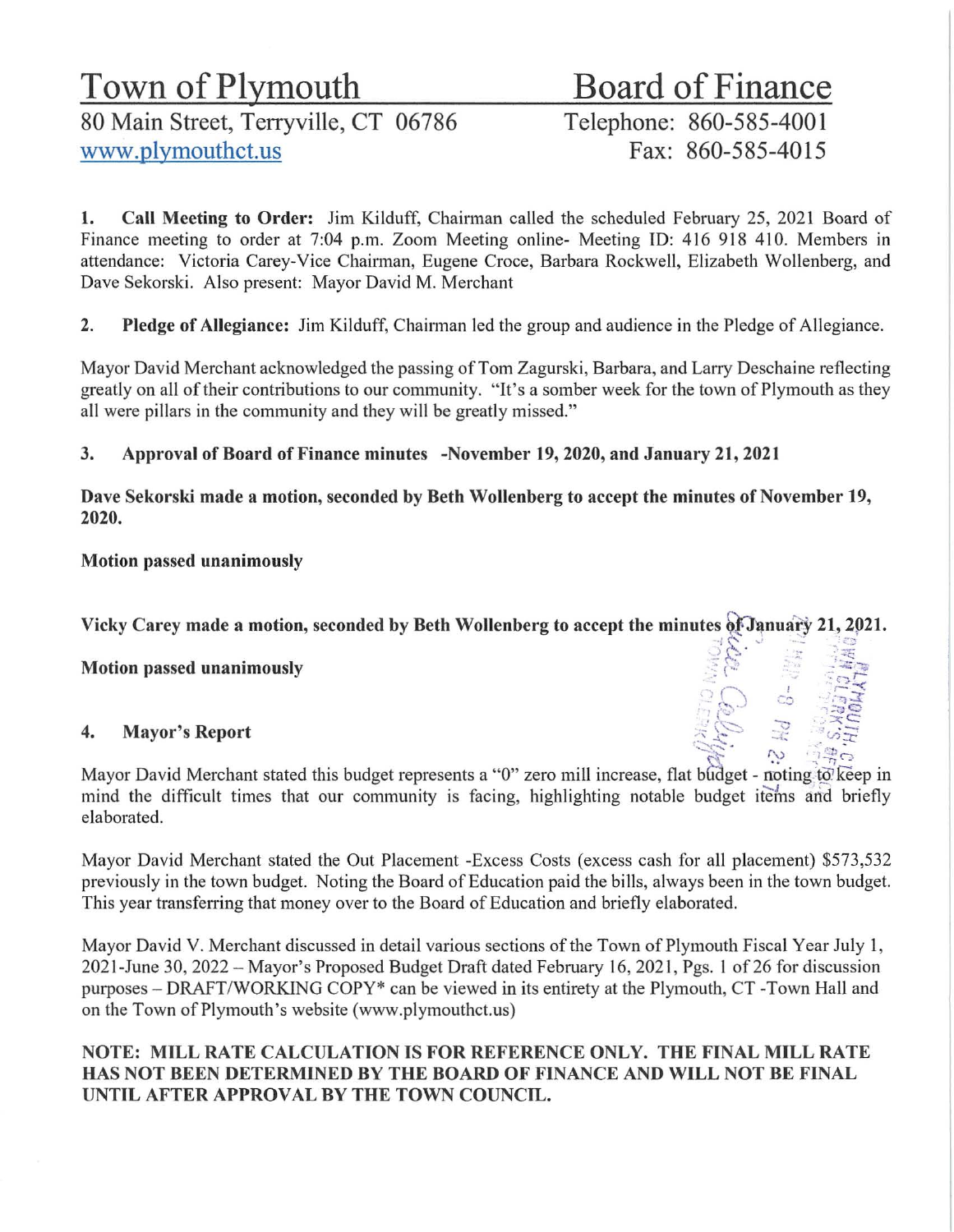**Board of Finance Meeting February 25, 2021 Page 2 of3** 

#### **5 Finance Director's Report**

**None** 

### **6. Initial review of proposed Plymouth Town Budget FY 2021-2022**

Jim Kilduff asked Board of Finance members to review draft budget/narratives before upcoming discussion meeting scheduled dates and briefly elaborated.

Dave Sekorski questioned tax collection rate impact – will follow up with Tax Collector.

#### **7. Public Comment**

Brianna Brumaghim, 39 Holt Street, Terryville,  $CT - re$ . budget starts July 1, 2021 hopeful of vaccinations, reopenings, concerned about current budget cuts due to COVID-19 and impact on the present/future resources and budget.

#### **8. Correspondence**

Jim Kilduff read into the record the following budget suggestions from the Town of Plymouth's website:

Eric  $L$  – suggests lower taxes and property assessments to avoid individuals from losing their homes.

Melanie Church - not in favor of the building inspector position being cut to part-time - noting building activity in town.

#### **9. Board Member's Comments**

**Vicky Carey** - None **Barbara Rockwell** - None **Elizabeth Wollenberg-** None **Eugene Croce** - None **Dave Sekorski** - None

Our next meeting will be Thursday, March **4,** 2021